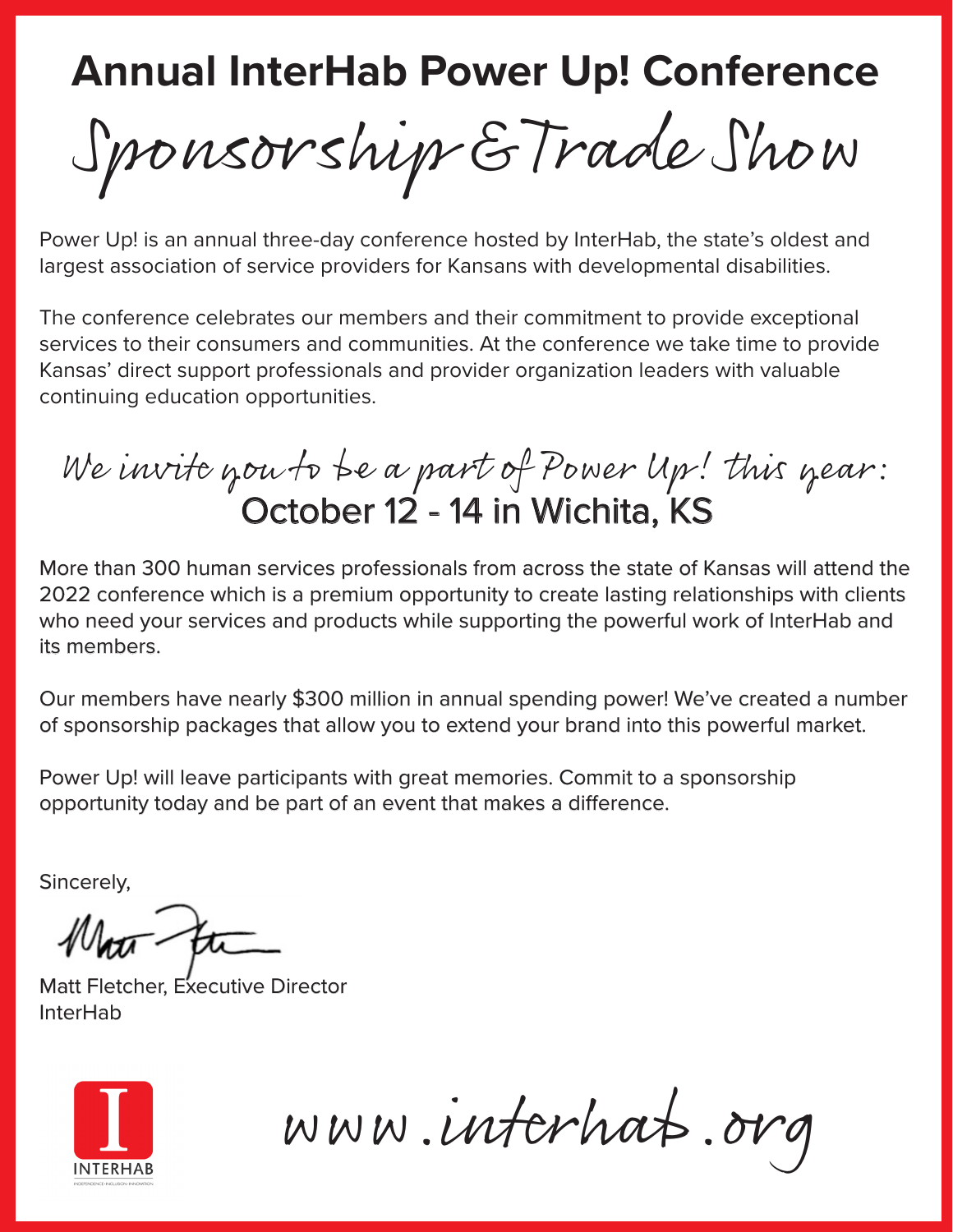Sponsorship

#### **POWER PLAYER SPONSORSHIP — \$8,000**

The Power Player Sponsorship ensures your brand is front and center with conference attendees. Power Players have **exclusive** opportunities to connect with Power Up! attendees, including:

- Recognition as an Power Player sponsor at all plenary conference sessions Play sports at all Herery conference sess<br>but e conference sessentiation and I plus at all plus and the sessential of the sessence booklet<br>ence booklet
- Brand promotion throughout  $\int e^{i\omega t} dt$  centered in confidence, it materials
- Prominent visual representation at all please conference
- Five-minute opportunity to address attendees principle a plenary conference session
- Full-page ad in the conference booklet
- Insert in the conference bag distributed to all attendees
- Booth at the Power Up! tradeshow

### **KEYNOTE SPONSORSHIP — \$5,000**

The Keynote Sponsorship assists InterHab in hosting powerful keynote sessions designed to motivate and inspire all conference attendees. The **exclusive** sponsorship includes:

- Premium recognition before  $k$  note
- Prominent signage during keynote  $\ell$ er
- Brand promotion throughout the conference
- Full-page ad in the conference booklet
- Insert in the conference bag distributed to all attendee THE REAL PROTECTIVE OF THE REAL PROPERTY.
- Booth at the Power Up! tradeshow

### **POWER BOTTLE SPONSORSHIP — \$3,500**

Provide all Power Up! attendees with a water bottle featuring your logo. The **exclusive** sponsorship includes: you corp at og by ate will handed on

- 
- Full-page ad in the conference bo
- Insert in the conference bag distributed
- Booth at the Power Up! trade show
- **EXCLUSIVE placement of your corporate logo on attending thanded out to all attendees**
-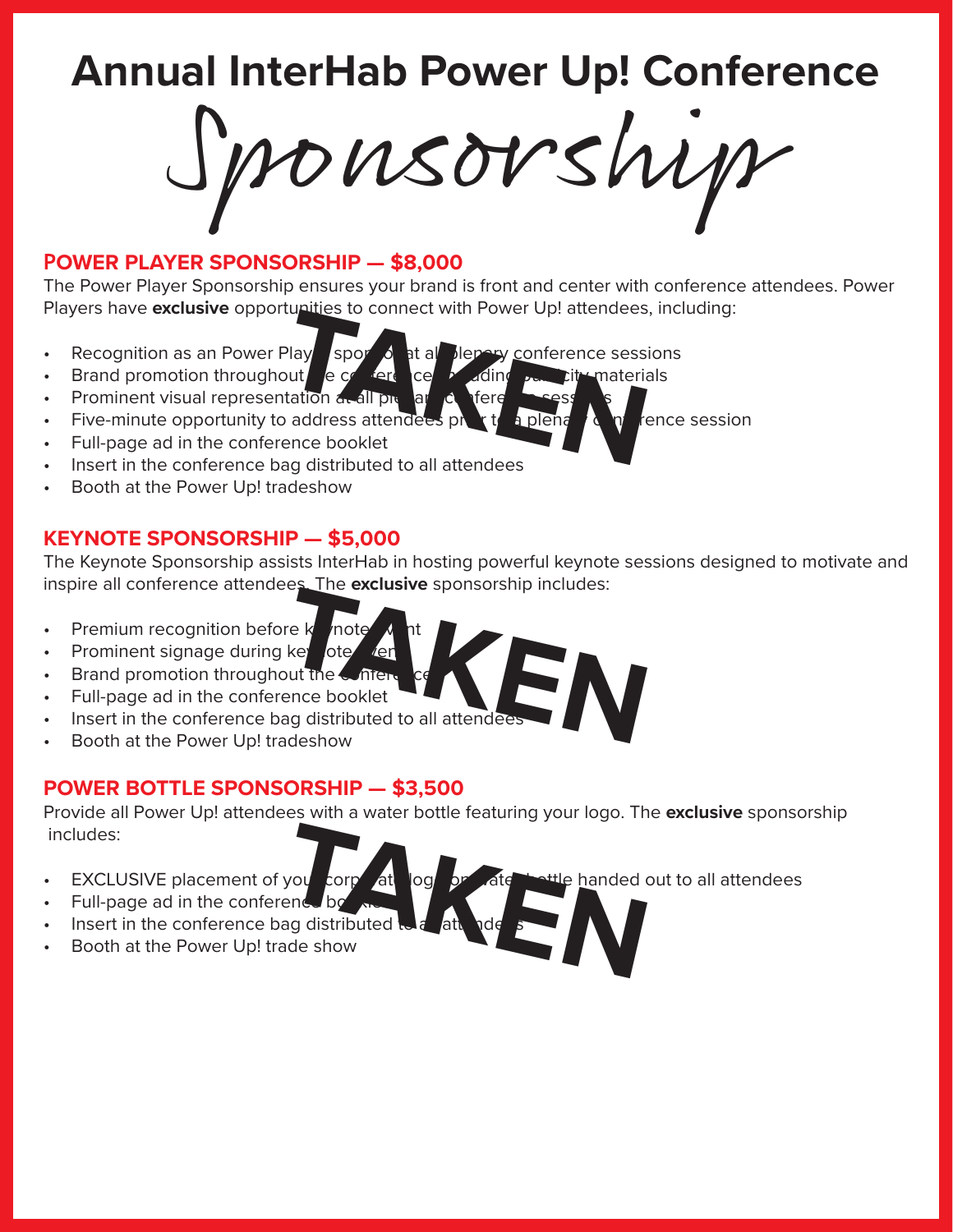Sponsorship

### **PRESIDENT'S RECEPTION SPONSORSHIP — \$3,250**

The President's Reception is a special social event for leaders in the developmental disabilities field. **This sponsorship is limited to three sponsors**. The sponsorship includes: **Spansors:** The sponsorship lictuates.<br> **TAKENS**<br> **TAKENS**<br> **TAKENS**<br> **TAKENS**<br> **TAKENS**<br> **TAKENS**<br> **TAKENS**<br> **TAKENS**<br> **TAKENS**<br> **TAKENS**<br> **TAKENS**<br> **TAKENS**<br> **TAKENS**<br> **TAKENS**<br> **TAKENS**<br> **TAKENS**<br> **TAKENS**<br> **TAKENS**<br> **T** 

- Introduction and five-minute opportunity to address a
- Prominent signage at the reception
- Up to three complimentary passes to the re
- Recognition as a sponsor in the conference bookle
- Half-page ad in the conference booklet
- Booth at the Power Up! tradeshow

### **HAPPY HOUR SPONSORSHIP — \$3,000**

The Happy Hour is a special social event for all conference attendees. **This sponsorship is limited to two**  sponsors. The sponsorship incluppp tunit to ddr & cen<br>event<br>in the conference booklet<br>rence booklet<br>adeshow

Introduction and five-minute  $opp$  tunity to ddr

- Prominent signage at the event
- Recognition as a sponsor in the conferent
- Half-page ad in the conference booklet
- Booth at the Power Up! tradeshow

### **ART AND AWARDS CEREMONY SPONSORSHIP — \$3,000**

Sponsor the Art and Awards Ceremony, an inspiring event for all attendees, and one that recognizes outstanding Kansans with developmental disabilities, professionals in the disabilities field, community partners, businesses, and contenue we leaders. **This sponsorship is limited to five sponsors.** The sponsorship includes:<br>
<br> **2** Recognition at the ceremony and in the conference boat attenders<br> **2** Prominent signage at the sponsorship includes:

- Recognition at the ceremony and in  $t^{\prime}$  conference books
- Prominent signage at the ceremony
- Insert in the conference bag distributed to all attende
- Half-page ad in the conference booklet
- Booth at the Power Up! tradeshow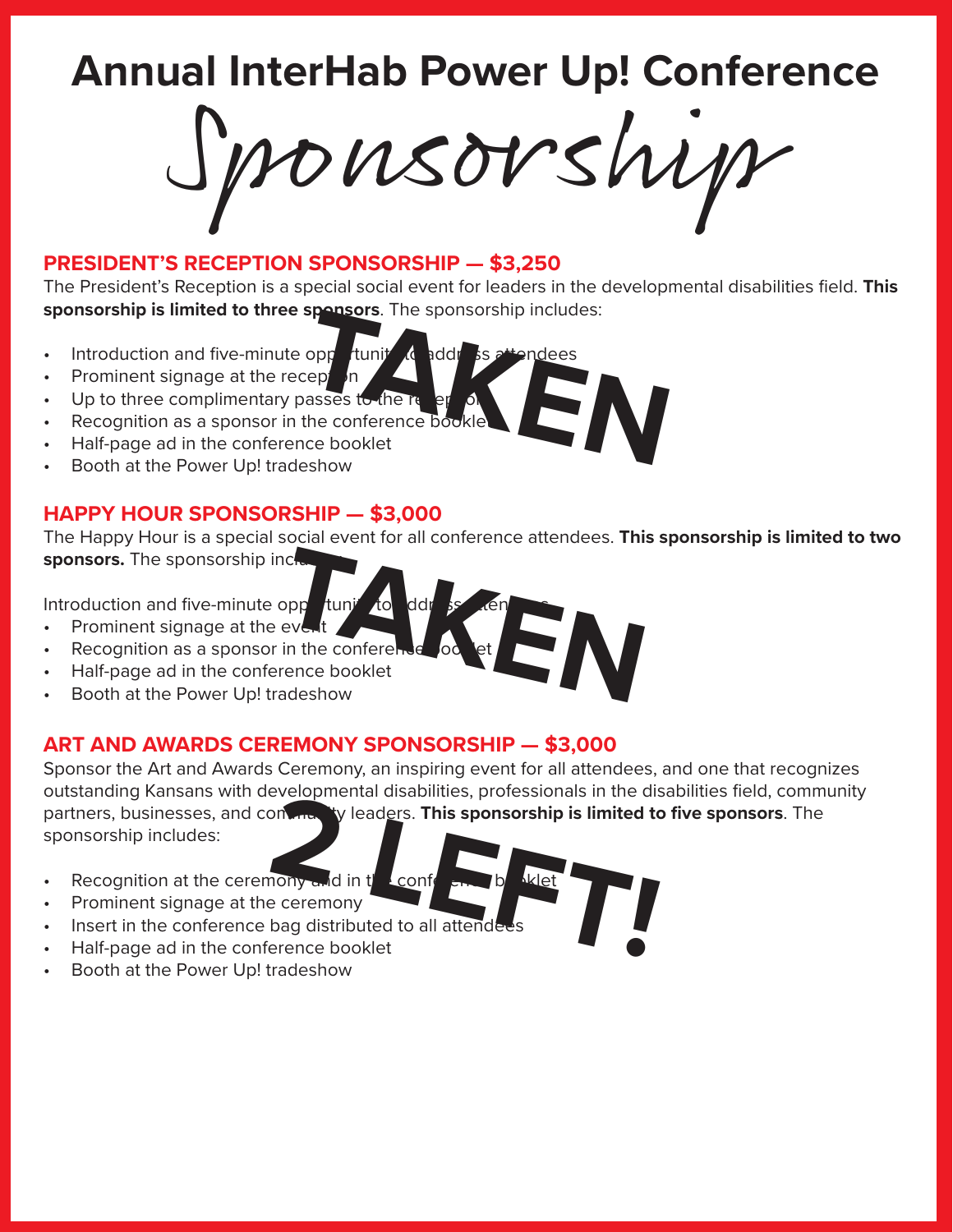Sponsorship

### **SWAG SPONSORSHIP — \$2,500 (multiple items available)**

Each attendee will take home and item from Power Up! this year. The exclusive sponsorship includes:<br> **1 LEFT INCLUSIVE** placement of year. The exclusive sponsorship includes:<br> **1 LEFT INCLUSIVE** placement of year.<br> **1 LEFT** 

- **EXCLUSIVE** placement of your company logo on the
- Half-page ad in the conference bo
- Booth at the Power Up! tradeshow

### **HEADSHOT SPONSORSHIP — \$2,000**

Each attendee will have the opportunity for a free headshot. The **exclusive** sponsorship includes:

- **EXCLUSIVE sponsorship and gngage at the**
- Half-page ad in the conference bot
- Booth at the Power Up! tradeshow

### **LANYARD SPONSORSHIP — \$2,000**

Sponsor Power Up! attendees with a lanyard to hold the conference name badge! The **exclusive** sponsorship includes:

- **EXCLUSIVE placement of your company logo on the language on the language on the language of the language of the language of the language of the language of the language of the language of the language of the language of**
- Half-page ad in the conference booklet
- Booth at the Power Up! tradeshow

### **REGISTRATION DESK SPONSORSHIP — \$2,000**

Sponsor Power Up! by helping our registration desk! The exclusive sponsorship includes:

**EXCLUSIVE front desk signga** 

•

- Half-page ad in the conference book let
- Booth at the Power Up! tradeshow
- **TAKEN**
- Why myard to hold the conference name<br>your company<br>and the ward<br>adeshow

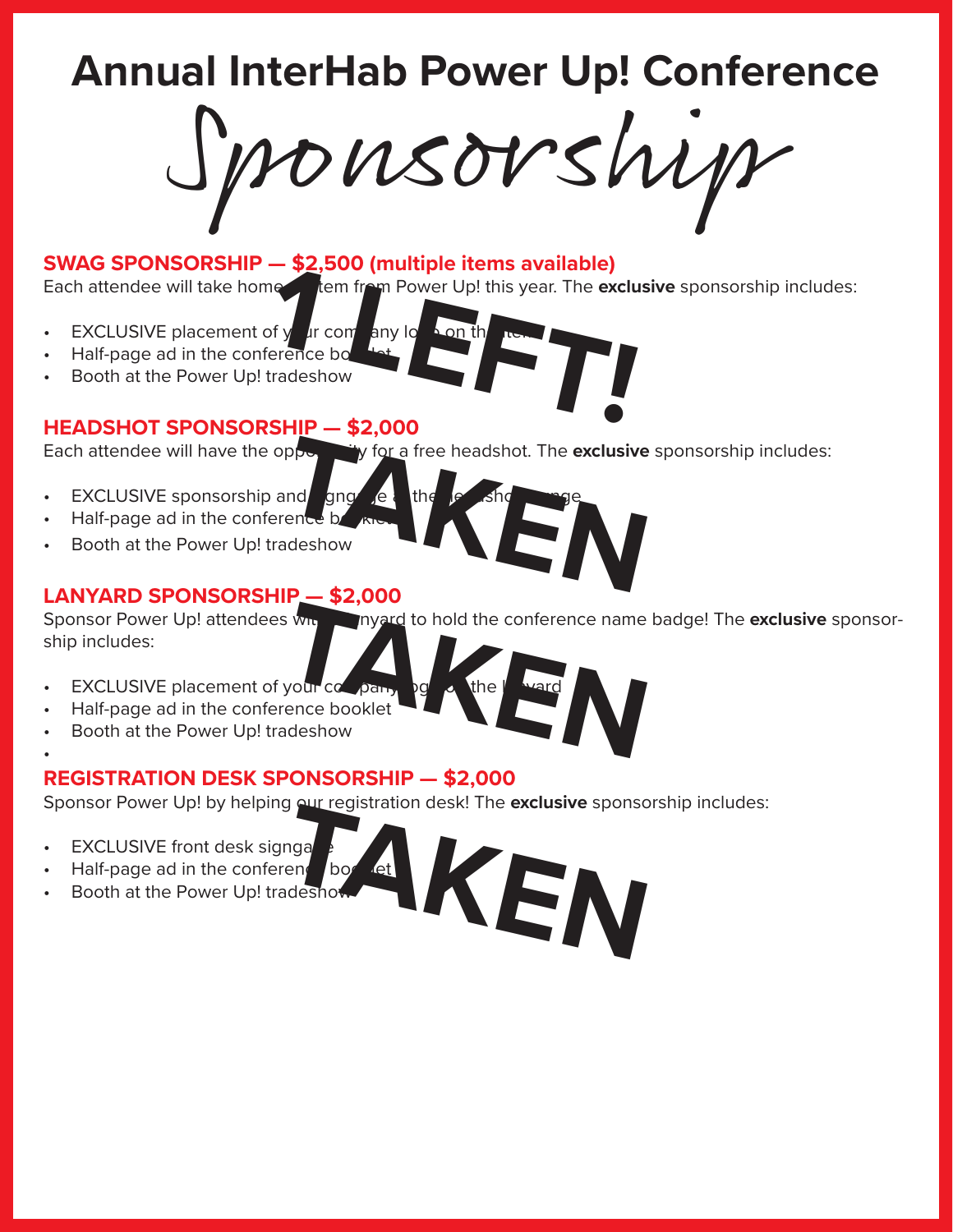Sponsorship

#### **POWER SNACK SPONSORSHIP — \$2,000**

Sponsor Power Up! attendees with nutritious snacks! **This sponsorship is limited to two sponsors**. The sponsorship includes:

- Placement of your company logo on the snack bags handed out to all attendees
- Half-page ad in the conference booklet
- Booth at the Power Up! tradeshow

#### **CAMEO SPONSORSHIP — \$1,500**

Sponsor a special guest video message for confernece attendees! **This sponsorship is limited to two sponsors**. The sponsorship includes:

- Recognition of sponsorship prior to playing the video message
- Half-page ad in the conference booklet
- Booth at the Power Up! tradeshow

#### **WI-FI SPONSORSHIP — \$1,500**

Ensure attendees have wifi acces while they are at the conference. The **exclusive** sponsorship includes: exerces while the y are at the conference. The exerces conference sig the state of the state of the state of the state of the state of the state of the state of the state of the state of the state of the state of the state

- EXCLUSIVE sponsorship and **recognition for providing internet access to attendees**
- Prominent signage at the conference sig
- Opportunity to choose the wifi password used b
- Half-page ad in the conference booklet
- Booth at the Power Up! tradeshow

**SUMMIT BAG SPONSORSHIP — \$1,500**<br>The bag displays your logo and graph attendees **This** attendees an easy way to collect their tradeshow goodies! **This sponsorship is limited to four sponsors** as a sponsorship includes:

- Logo printed on reusable bag distributed to the v att
- Insert in the conference bag
- Quarter-page ad in the conference booklet

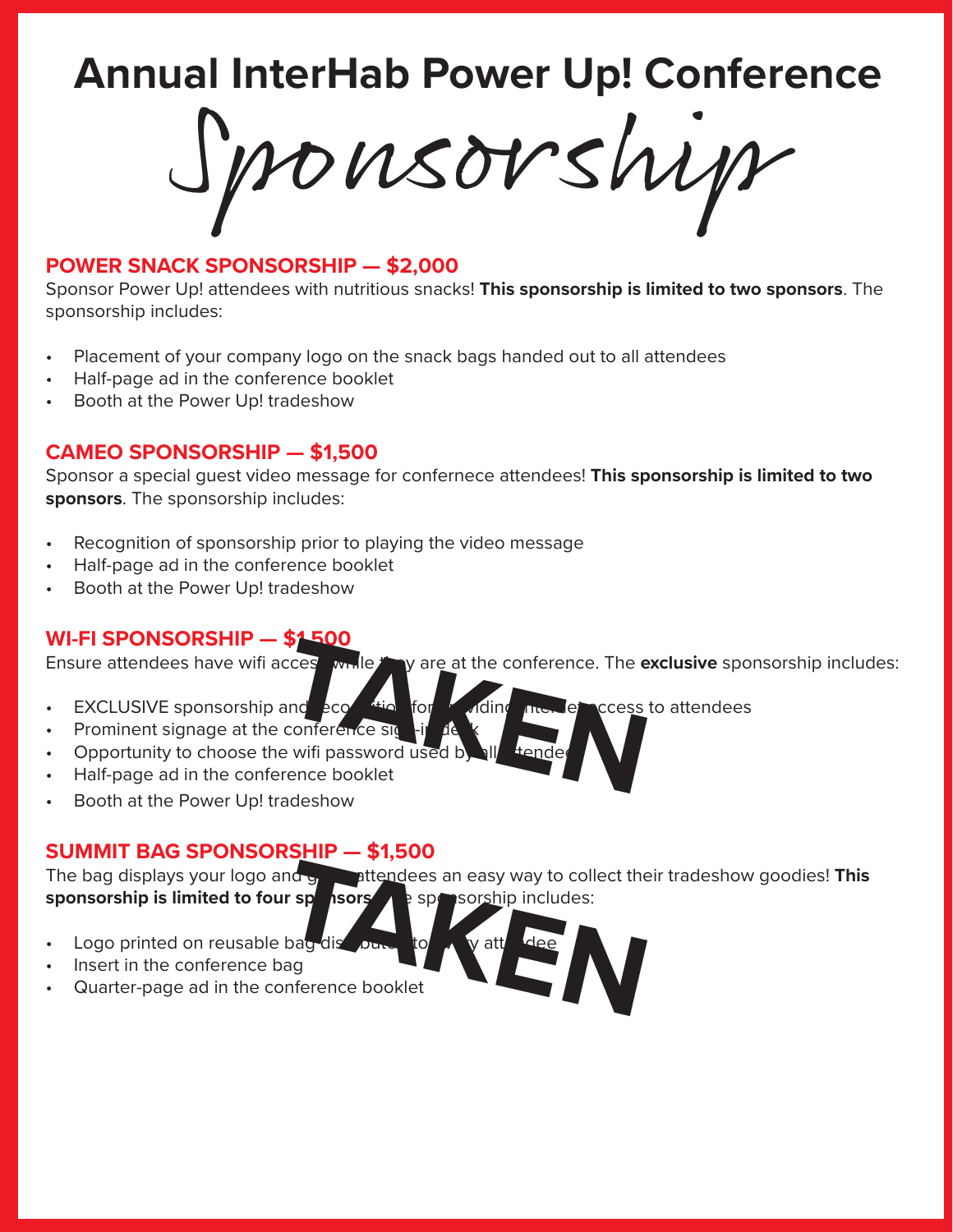Sponsorship

### **SUMMIT BREAKOUT SESSION SPONSORSHIP — \$1,000**

Hold a breakout session featuring your product during the conference or sponsor an existing session.

- A one-hour breakout session during the conference
- Quarter-page ad in the conference booklet

### **ENTERTAINMENT SPONSORSHIP — \$750**

Give attendees an evening of fun and friendship, and help create an unforgettable experiences! The sponsorship includes:

- Recognition prior to and during the evening activities
- Brand promotion on all Entertainment Night ads
- Quarter-page ad in the conference booklet

### **FRIEND OF INTERHAB — \$500**

Help InterHab make the Power Up! conference a success!

Recognition in the conference booklet

### **OTHER — TBD**

Work with InterHab to secure a sponsorship that fits perfectly with your wants and needs!

\*no refunds will be given after the registration is secured via email